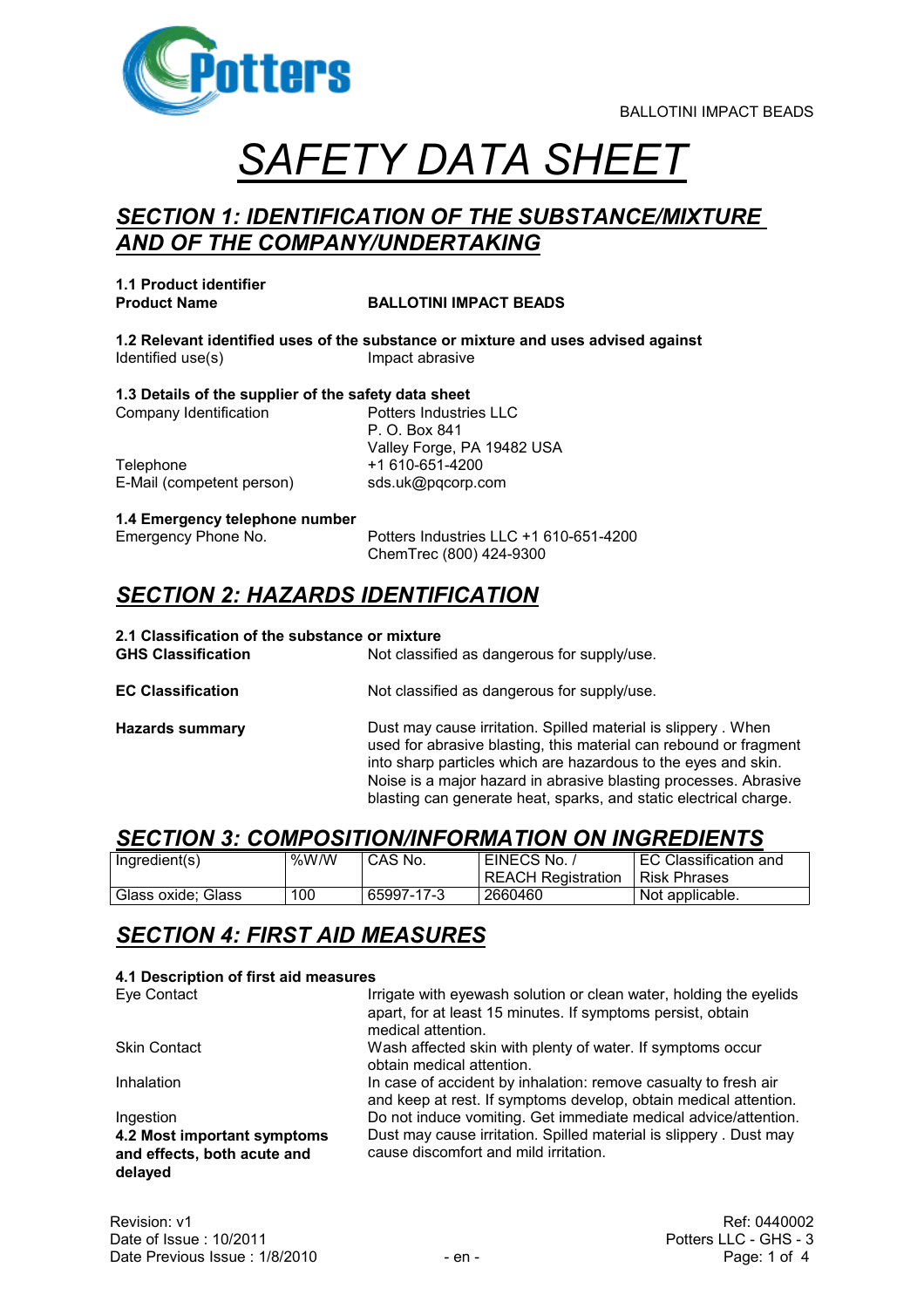

### *SECTION 5: FIRE-FIGHTING MEASURES*

#### **5.1 Extinguishing media**

Suitable Extinguishing Media As appropriate for surrounding fire. Unsuitable extinguishing Media None known. **5.2 Special hazards arising from the substance or mixture**

Non-combustible.

### *SECTION 6: ACCIDENTAL RELEASE MEASURES*

**6.1 Personal precautions, protective equipment and emergency procedures 6.3 Methods and materials for containment and cleaning up**

Wear suitable protective clothing. Wear eye/face protection.

Caution - spillages may be slippery. Avoid generation of dust. Sweep or preferably vacuum up and collect in suitable containers for recovery or disposal.<br>Not applicable.

**6.4 Reference to other sections** 

### *SECTION 7: HANDLING AND STORAGE*

| 7.1 Precautions for safe handling                                   | Avoid contact with eyes, skin and clothing. Avoid generation of<br>dust. Wash thoroughly after handling.<br>Wear protective equipment to comply with good occupational<br>hygiene practice.<br>Do not eat, drink or smoke at the work place. |
|---------------------------------------------------------------------|----------------------------------------------------------------------------------------------------------------------------------------------------------------------------------------------------------------------------------------------|
| 7.2 Conditions for safe storage,<br>including any incompatibilities | Keep container tightly closed and dry.                                                                                                                                                                                                       |
| 7.3 Specific end use(s)                                             | Not applicable.                                                                                                                                                                                                                              |

### *SECTION 8: EXPOSURE CONTROLS/PERSONAL PROTECTION*

#### **8.1 Control parameters**

| SUBSTANCE.                             | <b>Occupational Exposure Limits</b>                                                                                                                                                                                                                                                          |  |  |
|----------------------------------------|----------------------------------------------------------------------------------------------------------------------------------------------------------------------------------------------------------------------------------------------------------------------------------------------|--|--|
|                                        |                                                                                                                                                                                                                                                                                              |  |  |
| Glass oxide; Glass                     | No Occupational Exposure Limit assigned. 15mg/m3 total dust                                                                                                                                                                                                                                  |  |  |
|                                        | 5mg/m3 respirable                                                                                                                                                                                                                                                                            |  |  |
|                                        | (Particulates Not Otherwise Regulated)                                                                                                                                                                                                                                                       |  |  |
|                                        |                                                                                                                                                                                                                                                                                              |  |  |
|                                        |                                                                                                                                                                                                                                                                                              |  |  |
| 8.2 Exposure controls                  |                                                                                                                                                                                                                                                                                              |  |  |
| 8.2.1 Engineering Controls             | Engineering methods to prevent or control exposure are<br>preferred. Methods include process or personnel enclosure,<br>mechanical ventilation (dilution and local exhaust), and control of<br>process conditions.                                                                           |  |  |
| 8.2.2 Personal Protection              |                                                                                                                                                                                                                                                                                              |  |  |
| Respiratory protection                 | Wear suitable respiratory protective equipment if working in<br>confined spaces with inadequate ventilation or where there is<br>any risk of the exposure limits being exceeded. Observe OSHA<br>regulations for abrasive blasting (29 CFR 1910.94) respirator use<br>(29 C.F.R. §1910.134). |  |  |
| Eye/face protection<br>Skin protection | Goggles.<br>Wear suitable protective clothing and gloves. For example cotton<br>or rubber.                                                                                                                                                                                                   |  |  |

### *SECTION 9: PHYSICAL AND CHEMICAL PROPERTIES*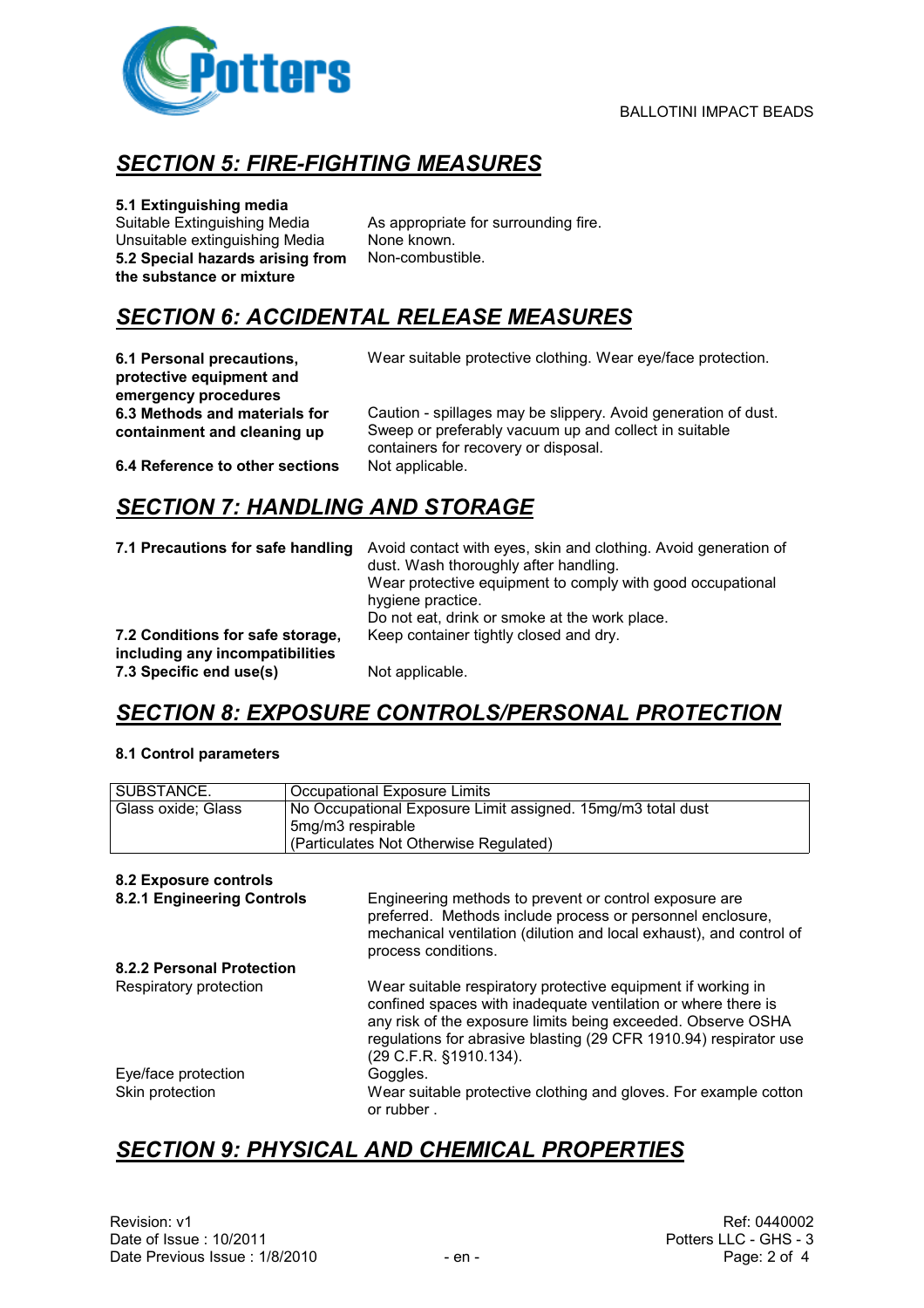

#### **9.1 Information on basic physical and chemical properties**

Appearance Glass Powder . White.<br>
Odour<br>
Odourless. Odour Threshold (ppm) pH (Value) Not applicable.<br>Freezing Point (°C) Not applicable. Freezing Point  $(^{\circ}C)$ Melting Point (°C) Approx 730 C<br>Boiling Point (°C) Mot applicable. Boiling Point (°C) Not applicable.<br>Flash Point (°C) [Closed cup] Not applicable. Flash Point (°C) [Closed cup] Not applicable.<br>
Evaporation rate Not applicable. Evaporation rate **Not applicable.**<br>
Flammability (solid. gas) Non-combustible. Flammability (solid, gas) Vapour Pressure (mm Hg) Not applicable. Vapour Density (Air=1) Not applicable. Solubility (Water) **Insoluble.** Partition Coefficient Not applicable. Auto Ignition Point (°C) Not applicable.<br>Decomposition Temperature (°C) Not applicable. Decomposition Temperature (°C) Not applicable.<br>Viscosity (mPa. s) Not applicable. Viscosity (mPa. s) Not applicable.<br>Explosive properties Not applicable. Explosive properties Not applicable.<br>
Oxidising Properties Not applicable. Oxidising Properties

Odourless.<br>Not applicable.

#### *SECTION 10: STABILITY AND REACTIVITY*

**10.1 Reactivity 10.1 Reactivity Avoid contact with strong acids 10.2 Chemical stability** Stable. **10.3 Possibility of hazardous reactions 10.4 Conditions to avoid** Not applicable. **10.6 Hazardous decomposition product(s)**

Not applicable.

None known.

### *SECTION 11: TOXICOLOGICAL INFORMATION*

**11.1 Information on toxicological effects Acute toxicity** Ingestion The acute oral toxicity of this product has not been tested. A

**Sensitisation** Not sensitising.

similar material was nontoxic to rats at 5,000 mg/kg. Inhalation Inhalation may cause irritation to the mucous membranes. Skin Contact **Dust may cause mechanical irritation.**<br>
Eye Contact **Dust may cause mechanical irritation**. Dust may cause mechanical irritation. **Carcinogenicity** There are no known reports of carcinogenicity of nonfibrous glass. Components are not listed by IARC, NTP or OSHA as carcinogens. **Reproductive toxicity** No evidence of reproductive effects.

### *SECTION 12: ECOLOGICAL INFORMATION*

**12.2 Persistence and degradability 12.5 Results of PBT and vPvB assessment 12.6 Other adverse effects** Not applicable

**12.1 Toxicity** No environmental hazards have been reported or known. This material is persistent but inert in aquatic systems. It will not bioconcentrate up the food chain. Not classified as PBT or vPvB.

### *SECTION 13: DISPOSAL CONSIDERATIONS*